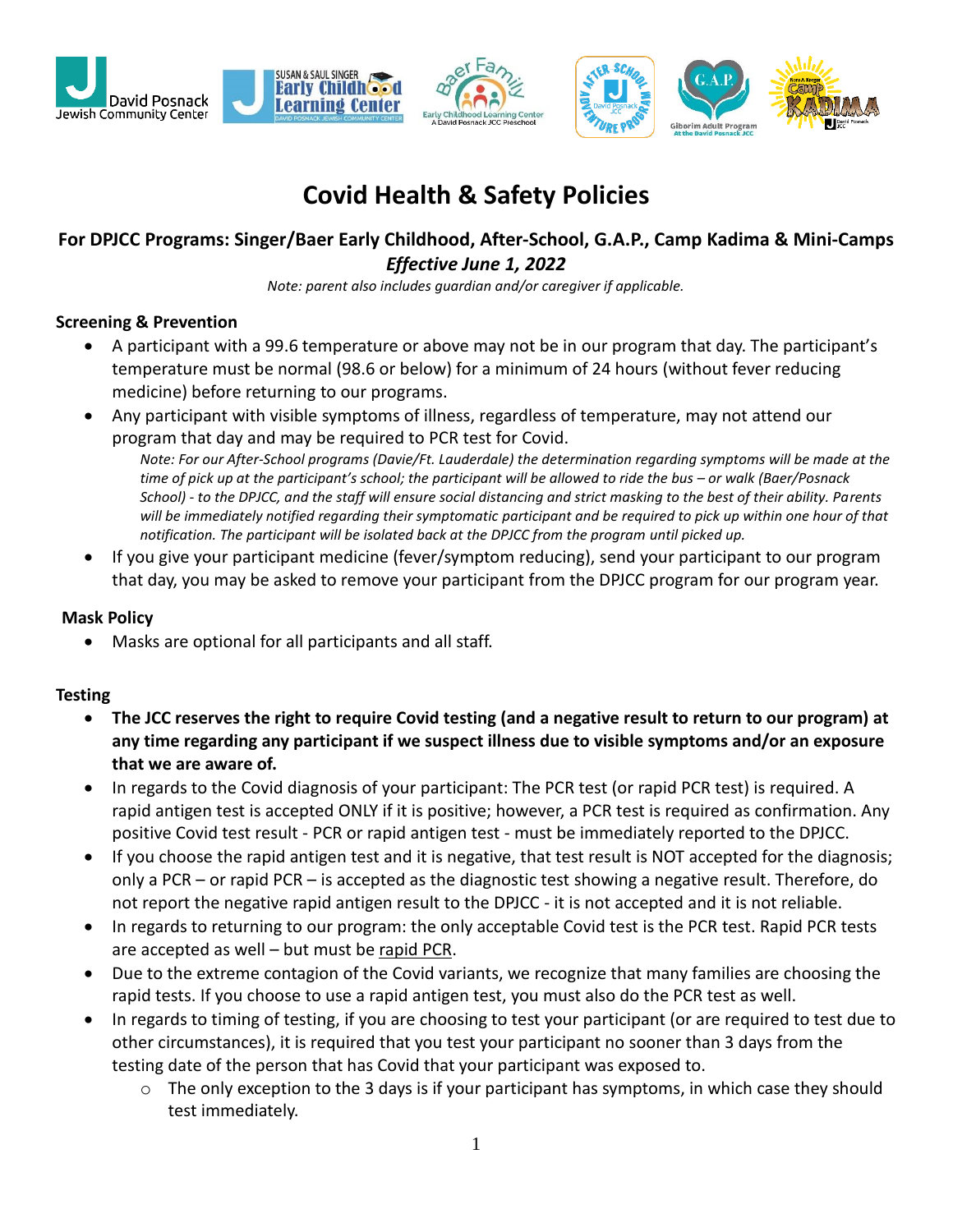### **Reporting, Exposures and Contact**

- If your participant tests positive for Covid, s/he must quarantine and you are required to report this positive result to the DPJCC immediately.
- The DPJCC will inform the other participants (of that classroom/group) if there is a direct exposure in our program. **You will be given the option to test but it is not required.** The exposed participants are only required to report back to the DPJCC if they opt to test and the results come back positive.
- As long as your participant is asymptomatic, s/he may return to school without quarantining or testing. Even if awaiting test results, your participant may be in our program. Again, this is only true if your participant has no symptoms.
- If your participant has direct contact or exposure to someone who has Covid (not a household member), or is awaiting results from testing for Covid, we request that you report this exposure and testing and we request that your keep your participant out of our program while waiting for the test results, but testing and quarantining are not required.
- Direct contact is considered 15 or more minutes of contact with a person/s who are Covid positive even if that person is wearing a mask.
- If a participant enrolled in our program PCR-tests positive for Covid, s/he may return on the  $6<sup>th</sup>$  day after the testing AND a negative PCR test is required before returning.
- If choosing not to re-test your participant, s/he may return on the  $11<sup>th</sup>$  day after quarantining as long as exhibiting NO symptoms.
- Participants may not return if exhibiting symptoms regardless of the quarantine time.
- The testing date is considered day one (for a positive result) for counting the 5- or 10-day quarantine period. For the testing date, that can be from a PCR, rapid PCR, or rapid antigen test, because we are talking about a positive result ONLY.
- The JCC reserves the right to request a negative PCR result before admitting the participant back into the program following a Covid case.
- Testing results must be disclosed to the DPJCC as soon as they are received (and no more than 24 hours from time received) so that we can keep all class families apprised.
- Results must be sent to the DPJCC via text or email with the ACTUAL lab report.
- Failure to notify us as requested above may result in your participant being asked to leave our program.
- **Sending your participant to our program with a known positive Covid test will result in your participant being asked to leave our program.**

## **Direct Contact with Household Members**

**(Includes parents, siblings, grandparents or others living in the same household as the participant)**

- If a household member tests positive for Covid, and the household member remains in contact with your participant, then your participant **is required to test and quarantine.**
- The participant should test no sooner than three (3) days from the household member's test date.
- The participant may return on: (the day of return is counted from the date of the household member's test).
	- o On the 6th day **with a negative PCR test result**; or
	- $\circ$  On the 11<sup>th</sup> day, if you choose not to test your participant
	- o Once again, these return dates are as long as the participant is asymptomatic.
- If another household member ends up testing positive at a later date during the quarantine, then the counting of days begins with the most recent household member's testing date.
- All of the above household member policies apply to siblings enrolled in DPJCC programs.